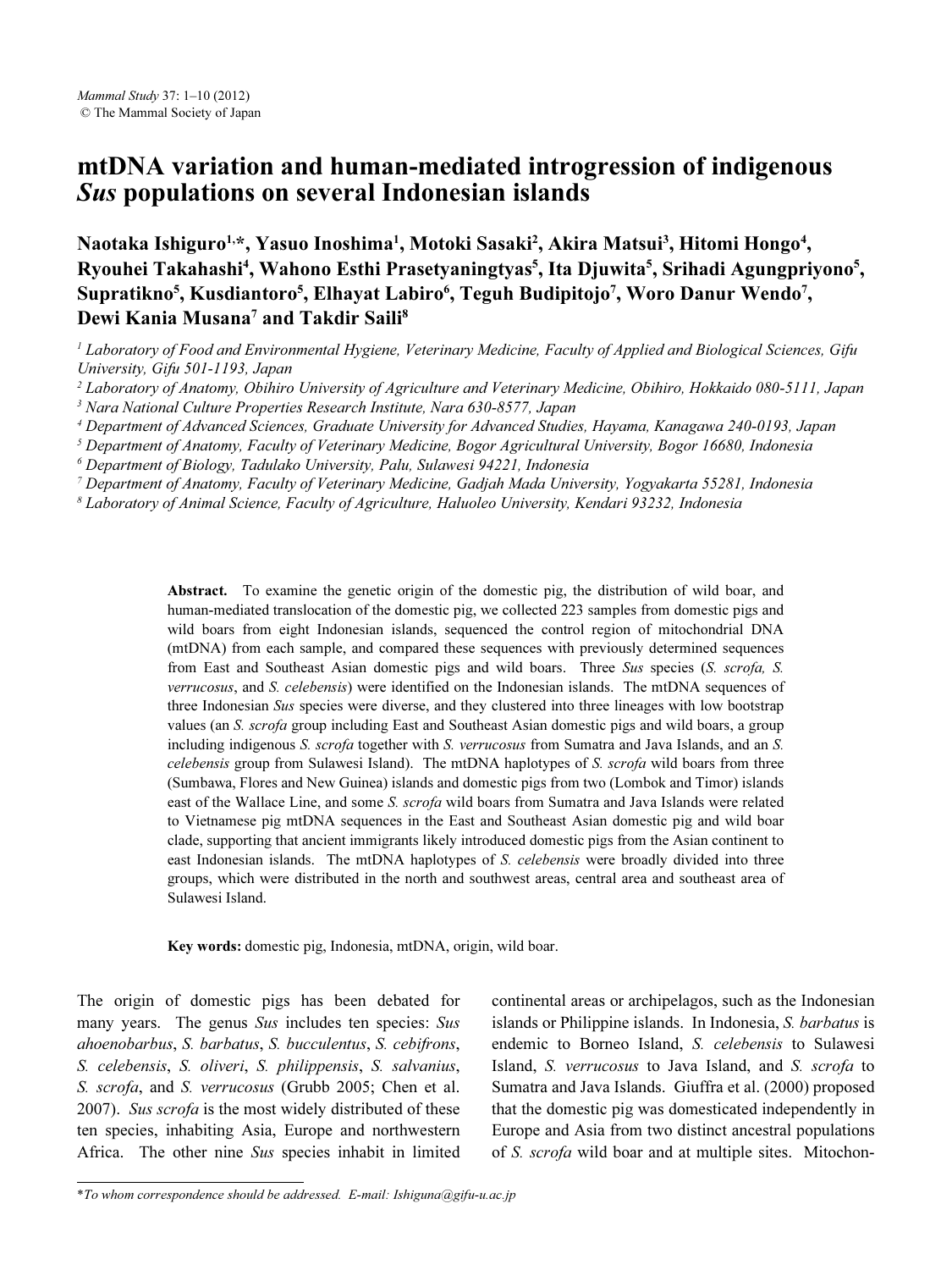|      |                   |               | Table 1.                | Particulars of DNA samples isolated from domestic pigs and wild boars in Indonesia |          |               |     |                            |                                   |
|------|-------------------|---------------|-------------------------|------------------------------------------------------------------------------------|----------|---------------|-----|----------------------------|-----------------------------------|
| Year | Sample Name       | Species       | $\mathbf{Island}^{1)}$  | Location                                                                           | Elements | <b>Status</b> | Ъp  | Haplotype                  | Accession No.                     |
| 2006 | E1, 3, 4, 10      | S. scrofa     | Sumatra                 | Bengkulu                                                                           | Muscle   | wiid          | 572 | 2006E1, 4, 10              | AB564327~9                        |
|      | $E2, 5-9$         | S. scrofa     | Sumatra                 | Bengkulu                                                                           | Muscle   | Wild          | 573 | 2006E2, 5, 7~9             | AB564332~6                        |
|      | E11               | S. scrofa     | Java                    | Bandung                                                                            | Muscle   | Wild          | 573 | 2006E11                    | AB564337                          |
|      | E12, 13, 15, 16   | S. scrofa     | Java                    | Sumedang                                                                           | Muscle   | Wild          | 573 | 2006E11, 15, 16            | Φ<br>AB564338,                    |
|      | E14               | S. scrofa     | Java                    | Sumedang                                                                           | Muscle   | Wild          | 572 | 2006E4                     |                                   |
|      | W1, 7, 8, 22      | S. scrofa     | Java                    | Banjarnegara                                                                       | Muscle   | Wild          | 572 | 2006W1, 22                 | AB564330, 1                       |
|      | W2, 5, 6, 9       | S. scrofa     | Java                    | sanjarnegara                                                                       | Muscle   | Wild          | 573 | $\circ$<br>2006W2, 6,      | AB564340~2                        |
|      | W3, 4             | S. $scrofa$   | Java                    | urbalingga                                                                         | Muscle   | Wild          | 572 | 2006W1                     |                                   |
|      | W10               | S. scrofa     | Java                    | acitan                                                                             | Muscle   | Wild          | 573 | 2006W10                    | AB564343                          |
|      | W11~16, 19~21     | S. scrofa     | Java                    | urwokerto                                                                          | Muscle   | Wild          | 573 | 2006W11, 19, 21            | $\overline{ }$<br>6,<br>AB564344, |
|      | W17               | S. scrofa     | Java                    | Jarut                                                                              | Muscle   | Wild          | 573 | 2006W17                    | AB564345                          |
|      | W18               | S. verrucosus | Java                    | Cilacap                                                                            | Muscle   | Wild          | 573 | 2006W11                    |                                   |
|      | $W23 - 25$        | S. scrofa     | Java                    | Vonosobo                                                                           | Muscle   | Wild          | 573 | $\overline{c}$<br>2006W19, |                                   |
|      | W26               | S. verrucosus | Java                    | Cilacap                                                                            | Hair     | Wild          | 573 | 2006W6                     |                                   |
|      | W27               | $S.$ $scrofa$ | Sumatra                 | ambi                                                                               | Hair     | Wild          | 573 | 2006W27                    | AB564348                          |
| 2007 | $E17 - 20$        | S. scrofa     | Java                    | <b>Sandung</b>                                                                     | Muscle   | Wild          | 573 | 2006E11                    |                                   |
|      | E21               | S. scrofa     | Java                    | sandung                                                                            | Muscle   | Wild          | 572 | 2007E21                    | AB564349                          |
|      | E22               | S. scrofa     | Sumatra                 | sanda Aceh                                                                         | Muscle   | Wild          | 573 | 2007E22                    | AB564357                          |
|      | E23               | $S.$ scrofa   | Sumatra                 | sanda Aceh                                                                         | Muscle   | Wild          | 572 | 2007E21                    |                                   |
|      | E24~29, 47, 53~57 | S. $scrofa$   | Sumbawa                 | unbawa Besar                                                                       | Muscle   | Wild          | 572 | 2006E4, 2007E21, 26, 53    | AB564350, 4                       |
|      | E30, 32~39        | $S.$ scrofa   | Timor                   | Supang                                                                             | Muscle   | Domestic      | 572 | 2007E2                     |                                   |
|      | E31               | S. scrofa     | Timor                   | Supang                                                                             | Muscle   | Domestic      | 573 | 2007E31                    | AB564358                          |
|      | E40, 43           | S. scrofa     | Flores                  | arantuka                                                                           | Muscle   | Wild          | 573 | 2007E31                    |                                   |
|      | E41, 42, 44       | S. scrofa     | Flores                  | arantuka                                                                           | Muscle   | Wild          | 572 | 2006E4, 2007E21            |                                   |
|      | E45, 46, 58~68    | S. scrofa     | Lombok                  | <b>A</b> ataran                                                                    | Muscle   | Domestic      | 572 | 2007E21, 45, 46, 53, 59    | 5<br>AB564352, 3,                 |
|      | E48~52            | S. scrofa     | Lombok                  | <b>Aataran</b>                                                                     | Hair     | Domestic      | 572 | 2007E45                    |                                   |
|      | $N1 - 10$         | S. scrofa     | <b>ombok</b>            | embatan Kembar                                                                     | Hair     | Domestic      | 572 | 2007E45                    |                                   |
|      | $N11 - 18$        | S. scrofa     | Lombok                  | Carang Anyar                                                                       | Hair     | Domestic      | 572 | .53<br>2007E45,            |                                   |
|      | $N19 - 30$        | S. scrofa     | Lombok                  | lanjung                                                                            | Hair     | Domestic      | 572 | 2007E21, 45, 46            |                                   |
| 2008 | $\overline{G}$    | S. celebensis | Sulawesi (N)            | Buloila                                                                            | Muscle   | Wild          | 573 | 2008G1                     | AB564359                          |
|      | G2, 4, 7, 9       | S. celebensis | Sulawesi (N)            | Popalo                                                                             | Muscle   | Wild          | 573 | 7. II<br>2008G1.           | 4<br>AB564362,                    |
|      | G3                | S. celebensis | Sulawesi (N)            | <i>A</i> onano                                                                     | Muscle   | Wild          | 573 | 2008G3                     | AB564361                          |
|      | G5                | S. celebensis | Sulawesi (N)            | Atingola                                                                           | Muscle   | Wild          | 573 | 2008G1                     |                                   |
|      | 66                | S. celebensis | Sulawesi (N)            | Colango                                                                            | Muscle   | Wild          | 573 | 2008G1                     |                                   |
|      | G8, 14            | S. celebensis | Sulawesi (N)            | Pontolo                                                                            | Muscle   | Wild          | 573 | $\overline{4}$<br>2008G11  | AB564360                          |
|      | G10               | S. celebensis | Sulawesi (N)            | meunshige                                                                          | Muscle   | Wild          | 573 | 2008G1                     |                                   |
|      | $\overline{G}$    | S. celebensis | Sulawesi (N)            | $\frac{1}{2}$                                                                      | Muscle   | Wild          | 573 | 2008G11                    |                                   |
|      | G12               | S. celebensis | Sulawesi <sub>(N)</sub> | abanu                                                                              | Muscle   | Wild          | 573 | 2008G1                     |                                   |
|      | G13               | S. celebensis | Sulawesi <sub>(N)</sub> | Thawa                                                                              | Muscle   | Wild          | 573 | 2008G1                     |                                   |

| in the contract of the contract of the contract of the contract of the contract of the contract of the contract of the contract of the contract of the contract of the contract of the contract of the contract of the contrac |  |
|--------------------------------------------------------------------------------------------------------------------------------------------------------------------------------------------------------------------------------|--|
| l                                                                                                                                                                                                                              |  |
|                                                                                                                                                                                                                                |  |
|                                                                                                                                                                                                                                |  |
|                                                                                                                                                                                                                                |  |
|                                                                                                                                                                                                                                |  |
| ;<br>;<br>;                                                                                                                                                                                                                    |  |
|                                                                                                                                                                                                                                |  |
| ֖֖֖֖֖֖֧֧֪֪ׅ֪֪֪֪֪֪֪֪֪ׅ֧֚֚֚֚֚֚֚֚֚֚֚֚֚֚֚֚֚֚֚֚֚֚֚֚֚֚֚֚֚֬֕֓֕֓֝֝֓֞֓֞                                                                                                                                                                 |  |
|                                                                                                                                                                                                                                |  |
|                                                                                                                                                                                                                                |  |
|                                                                                                                                                                                                                                |  |
|                                                                                                                                                                                                                                |  |
|                                                                                                                                                                                                                                |  |
|                                                                                                                                                                                                                                |  |
|                                                                                                                                                                                                                                |  |
|                                                                                                                                                                                                                                |  |
|                                                                                                                                                                                                                                |  |
|                                                                                                                                                                                                                                |  |
|                                                                                                                                                                                                                                |  |
|                                                                                                                                                                                                                                |  |
|                                                                                                                                                                                                                                |  |
| i                                                                                                                                                                                                                              |  |
| j                                                                                                                                                                                                                              |  |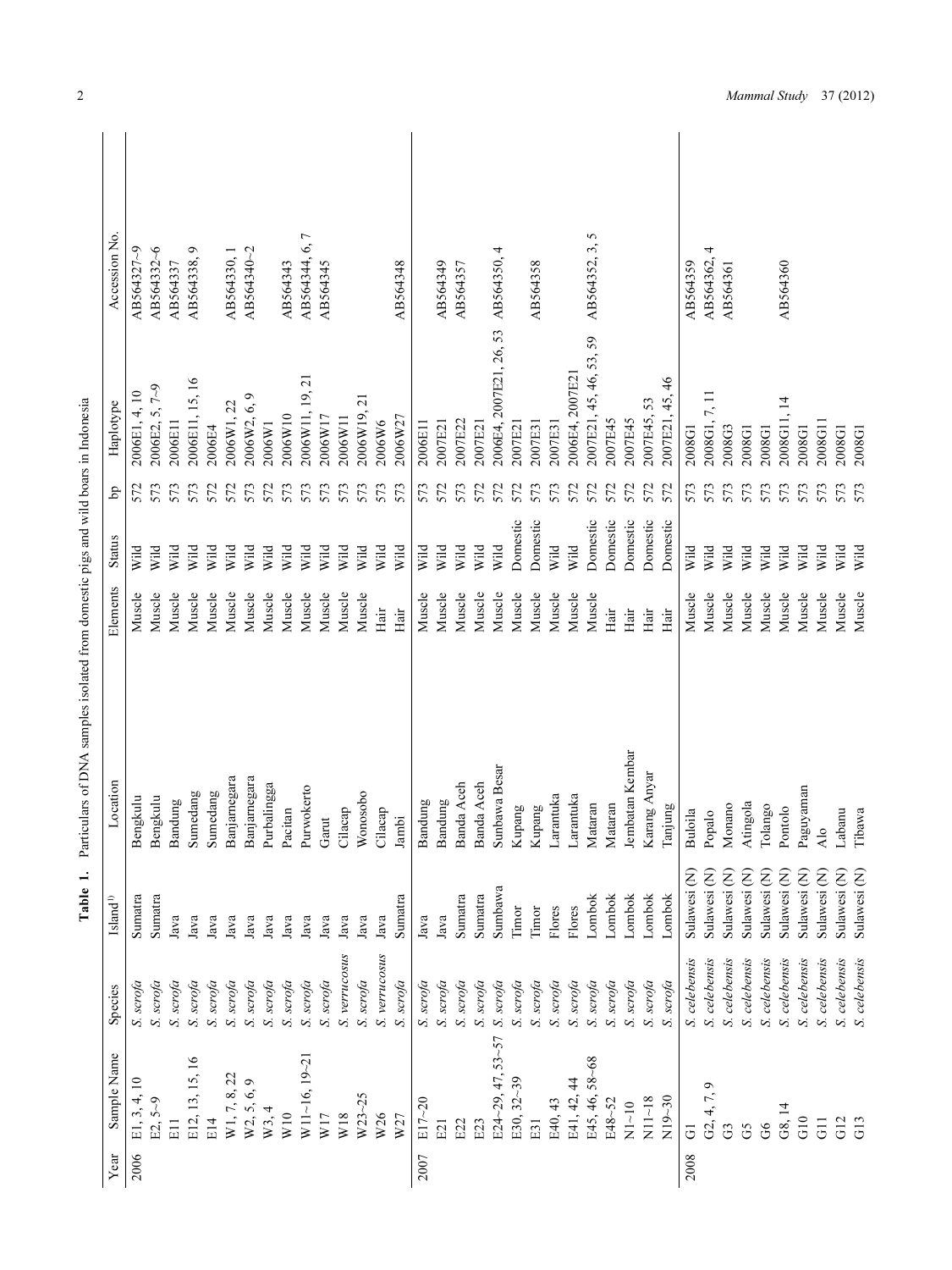| Sample Name<br>Year   | Species          | $\mathbf{Island}^{1)}$  | Location                          | Elements | <b>Status</b> | Ъp  | Haplotype                   | Accession No.                |
|-----------------------|------------------|-------------------------|-----------------------------------|----------|---------------|-----|-----------------------------|------------------------------|
| GIS                   | S. celebensis    | Sulawesi <sub>(N)</sub> | Kuandang                          | Muscle   | Wild          | 573 | 2008G15                     | AB564363                     |
| $\overline{P}$        | S. celebensis    | Sulawesi (C)            | Taripa                            | Muscle   | Wild          | 573 | 2008P1                      | AB564367                     |
| P <sub>2</sub> , 16   | S. celebensis    | Sulawesi (C)            | Saloya                            | Muscle   | Wild          | 574 | 2008P16                     | AB564377                     |
| P <sub>3</sub>        | S. celebensis    | Sulawesi (C)            | Taripa                            | Muscle   | Wild          | 574 | 2008P16                     |                              |
| P4, 24~26             | S. celebensis    | Sulawesi (C)            | Donggala                          | Muscle   | Wild          | 573 | 2008P22, 24                 | AB564374                     |
| P5, 17, 19, 20        | S. celebensis    | Sulawesi (C)            | Batusuya                          | Muscle   | Wild          | 573 | 2008P11, 15, 19             | AB564375                     |
| P6~10, 15, 21, 31     | S. celebensis    | Sulawesi (C)            | Saloya                            | Muscle   | Vild          | 573 | 2008P10, 15, 21, 24, 28, 32 | AB564365, 68, 71, 72         |
| P <sub>11</sub>       | S. celebensis    | Sulawesi (C)            | Lero                              | Muscle   | Wild          | 573 | 2008P11                     | AB564369                     |
| P <sub>12</sub>       | S. celebensis    | Sulawesi (C)            | Dalika                            | Muscle   | Wild          | 574 | 2008P16                     |                              |
| P13, 14               | S. celebensis    | Sulawesi (C)            | Sumari                            | Muscle   | Wild          | 574 | 2008P16                     |                              |
| P18                   | S. celebensis    | Sulawesi (C)            | Batusuya                          | Muscle   | Wild          | 574 | 2008P16                     |                              |
| P22, 23               | S. celebensis    | Sulawesi (C)            | Тоауа                             | Muscle   | Wild          | 573 | 23<br>2008P22,              | AB564370, 3                  |
| P27                   | S. celebensis    | Sulawesi (C)            | Kasimbar                          | Muscle   | Wild          | 573 | 2008P24                     |                              |
| P <sub>28</sub>       | S. celebensis    | Sulawesi (C)            | Palasa                            | Muscle   | Wild          | 573 | 2008P28                     | AB564366                     |
| P <sub>29</sub>       | S. celebensis    | Sulawesi (C)            | Towale                            | Muscle   | Wild          | 573 | 2008P28                     |                              |
| P30, 35               | S. celebensis    | Sulawesi (C)            | Sesere                            | Muscle   | Wild          | 573 | 2008P15,35                  | AB564376                     |
| P32                   | S. celebensis    | Sulawesi (C)            | Dalaka                            | Muscle   | Wild          | 573 | 2008P32                     |                              |
| P33                   | S. celebensis    | Sulawesi (C)            | Tambarana                         | Muscle   | Wild          | 573 | 2008P21                     |                              |
| P34                   | celebensis<br>S. | Sulawesi (C)            | Sulewana                          | Muscle   | Wild          | 573 | 2008P24                     |                              |
| $B1-9$<br>2009        | S. celebensis    | Sulawesi (SE)           | Kendari (Maligano, Muna)          | Muscle   | Wild          | 572 | $^{\circ}$<br>$2009B1 - 4$  | AB564383~7                   |
| B10                   | S. celebensis    | Sulawesi (SE)           | Kendari (Wakalambe, buton)        | Muscle   | Wild          | 572 | 2009K10                     | AB564381                     |
| B11~13                | S. celebensis    | Sulawesi (SE)           | Kendari (Kambara, Muna)           | Muscle   | Wild          | 572 | 2009K4, B12, 13             | AB564379, 88, 89             |
| B14                   | S. celebensis    | Sulawesi (SE)           | Kendari (Wakuli, Buton)           | Muscle   | Wild          | 572 | 2009B14                     | AB564390                     |
| <b>B15</b>            | S. celebensis    | Sulawesi (SE)           | Kendari (Labundo, Buton)          | Muscle   | Vild          | 574 | 2009B15                     | AB564404                     |
| B16                   | S. celebensis    | Sulawesi (SE)           | Kendari (Pure Buten)              | Muscle   | Wild          | 574 | 2009B15                     |                              |
| 11, 2                 | S. scrofa        | New Guinea              | Papua (Irian Jaya)                | Muscle   | Wild          | 573 | 2009K19                     | AB564398                     |
| 13, 4                 | S. scrofa        | New Guinea              | Papua (Irian Jaya)                | Muscle   | Wild          | 572 | 200913                      | AB564399                     |
| KI                    | S. celebensis    | Sulawesi (SE)           | Kendari (Lalowaru, Moramo)        | Muscle   | Wild          | 573 | 2009K1                      | AB564391                     |
| 22                    | S. celebensis    | Sulawesi (SE)           | Kendari (Lalowaru, Moramo)        | Muscle   | Wild          | 572 | 2009K2                      | AB564378                     |
| K <sub>3</sub>        | S. celebensis    | Sulawesi (SE)           | Kendari (Lameuru, West Ronomeeto) | Muscle   | Wild          | 573 | 2009K3                      | AB564392                     |
| Κ4                    | S. celebensis    | Sulawesi (SE)           | Kendari (Kolono, South Konawe)    | Muscle   | Wild          | 572 | 2009K4                      |                              |
| K5                    | S. celebensis    | Sulawesi (SE)           | Kendari (Tanjung Hitam, Moramo)   | Muscle   | Wild          | 573 | 2009K5                      | AB564393                     |
|                       | S. celebensis    | Sulawesi (SE)           | Kendari (Kolono)                  | Muscle   | Wild          | 572 | 2009K6                      | AB564380                     |
| $K7-9$ , $11-17$ , 19 | S. celebensis    | Sulawesi (SE)           | Kendari (North Konawe)            | Muscle   | Wild          | 573 | 2009K7~9, 11, 19            | AB564394~7                   |
| K10,18                | S. celebensis    | Sulawesi (SE)           | Kendari (North Konawe)            | Muscle   | Wild          | 572 | 2009K10, 18                 | AB564382                     |
| M1, 2, 4              | S. celebensis    | Sulawesi <sub>(N)</sub> | Manado                            | Muscle   | Wild          | 573 | 2009G1, M2, SS1             | AB564359, AB564400, AB564403 |
| X <sub>3</sub>        | S. celebensis    | Sulawesi (SE)           | Kendari (Wakuli, Buton)           | Muscle   | Wild          | 574 | 2009M3                      | AB564405                     |
| SS1~5                 | S. celebensis    | Sulawesi (SW)           | Makasar                           | Muscle   | Wild          | 573 | 2009SS1, 4                  | AB564401                     |
| 223<br>Total          |                  |                         |                                   |          |               |     |                             |                              |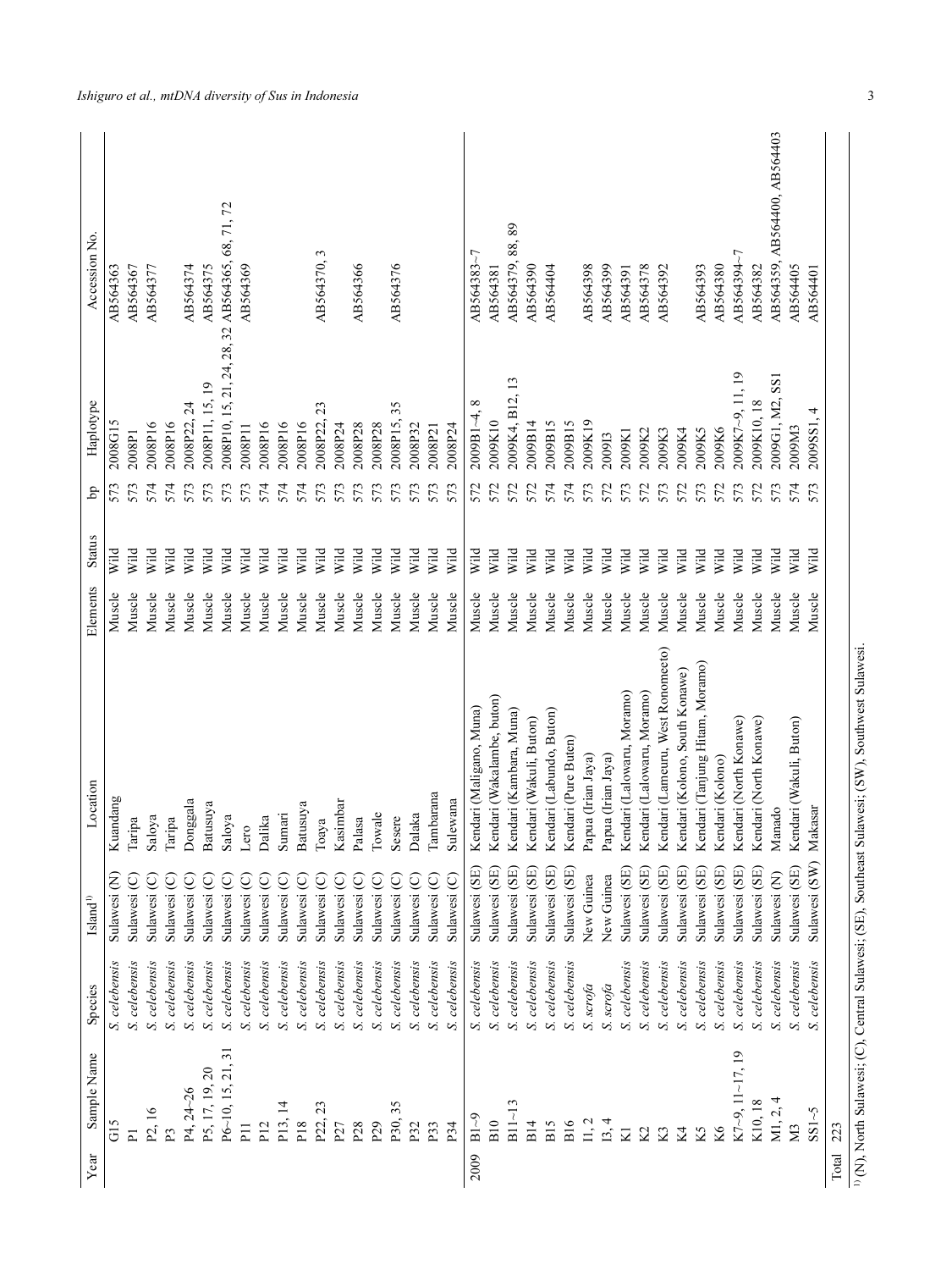drial DNA (mtDNA) analyses provided compelling evidence for independent domestication events in Europe and Asia from S. scrofa wild boars (Watanabe et al. 1985; Giuffra et al. 2000). Larson et al. (2005) systematically collected modern and ancient DNA samples derived primarily from wild-caught specimens from museum collections, examined mtDNA lineages phylogenetically and revealed that pig domestication from wild boars took place at several sites. Recently, Larson et al. (2010) reported that there are five potential independent domestication sites of indigenous S. scrofa wild boars: one in India; three in peninsular Southeast Asia (including northern Vietnam); and one off the coast of Taiwan. These results indicate that the Southeast Asia peninsula is the main domestication site for Asian domestic pigs.

Independently from Larson's studies (Larson et al. 2005, 2007, 2010), we analyzed mtDNA samples of S. scrofa from Japan and neighboring countries, as well as Vietnam, from 2003 to 2005 in order to explore the genetic origin of domestic pigs (Hongo et al. 2002; Ishiguro et al. 2008a, b). We also visited several Indonesian islands to collect samples over a 4-year period for the present study. The sequences of mtDNA control regions determined from DNA samples of Indonesian domestic pigs and wild boars were compared with previously determined sequences from East and Southeast Asian domestic pigs and wild boars.

In this study, we examined the mtDNA diversity of domestic pigs and wild boars in Indonesia to trace the genetic origin of the domestic pig. The phylogenetic analysis using the data set suggested that the S. scrofa from Indonesian islands have high mtDNA diversity, and that indigenous wild boars with unique haplotypes inhabited each island. Some mtDNA haplotypes from S. scrofa wild boar samples from Sumbawa, Flores and New Guinea Islands, the islands east of the Wallace Line, and from *S. scrofa* wild boar samples from Sumatra and Java Islands were closely related to Vietnamese pig mtDNA lineages.

## Materials and methods

### Samples

Tissue samples (223 total: 37 hair samples from domestic pigs and 186 muscle samples from wild boars) were collected from domestic pigs and wild boars in Indonesia from 2006 to 2009 (43 samples in 2006, 82 samples in 2007, 50 samples in 2008, and 48 samples in 2009). Detailed information (island, type of tissue samples, and wild or domestic) for the 223 samples is shown in Table 1. Sample collection sites are shown in Fig. 1.



Fig. 1. Sampling sites in Indonesia. Numbers in parentheses indicate the number of samples collected from each site. The Wallace line indicates a geographical division between Australian and Southeast Asian fauna. wild, wild boar; domestic, domestic pig.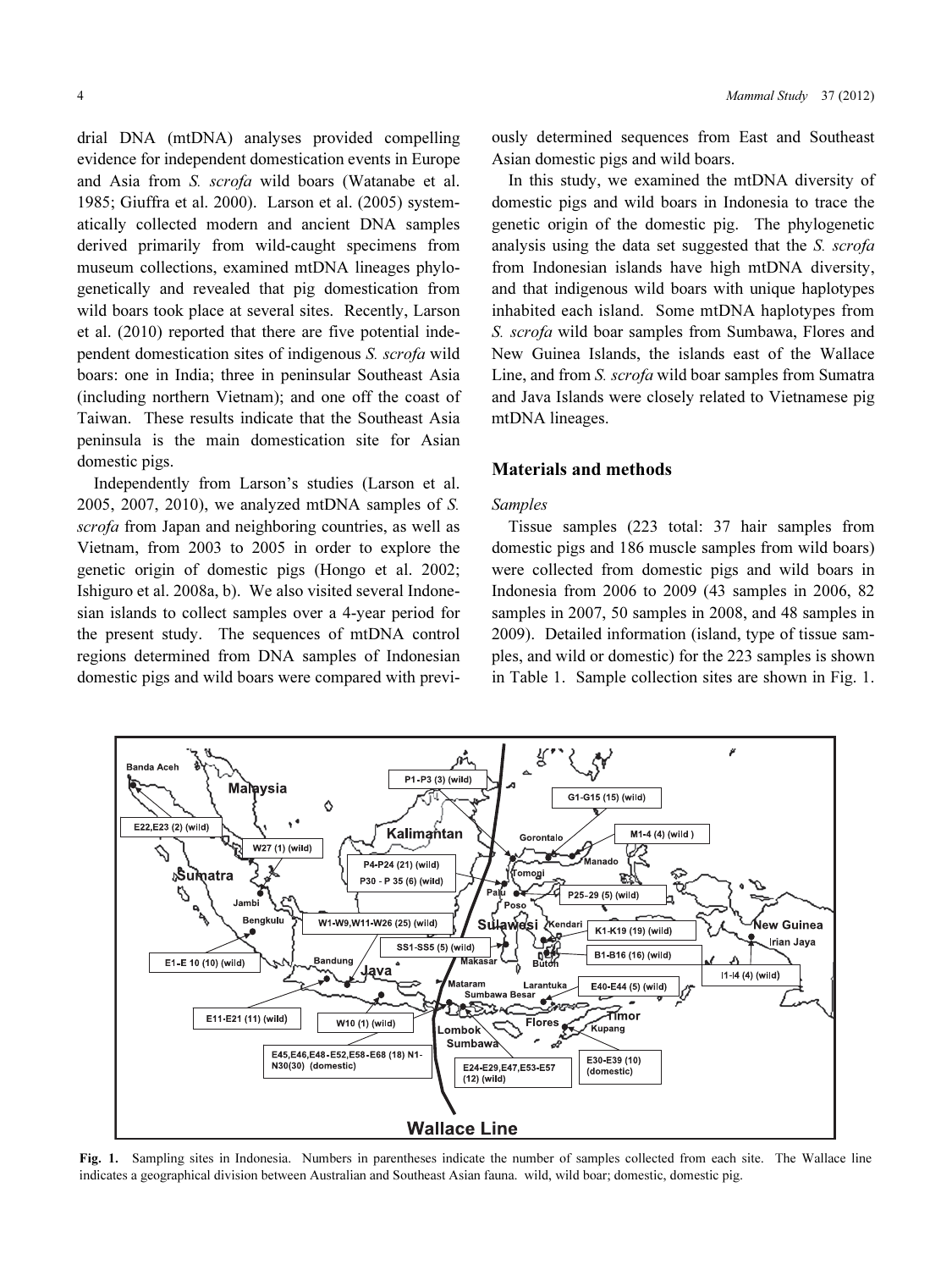Muscle samples from wild boars on each island were obtained from native hunters. Identification of Sus species for each sample was conducted based on morphological information (e.g., body size) provided by native hunters.

### DNA extraction and mtDNA analysis

Total DNA was extracted from the 37 hair samples and 186 muscle samples using the DNeasy Tissue kit (Qiagen) according to the manufacturer's instructions. The mtDNA D-loop region (572 to 574 bp) was amplified using two primers, mit112 and mit106 (Watanobe et al. 2003). PCR products were purified using a QIAquick PCR Purification kit (Qiagen), as described by Ishiguro and Nishimura (2005). Sequence reaction of the purified PCR products was then performed using two primers (mit11 and mit12) and a BigDye Terminator v3.1 Cycle Sequencing kit (Applied Biosystems), followed by automated sequencing on an ABI 310 Genetic Analyzer. Novel control region sequences from this study were deposited in GenBank with Accession Nos. AB564327 to AB564405.

#### Alignment of DNA sequences and phylogenetic analysis

mtDNA sequences (572 to 574 bp) were aligned with haplotypes published previously (Hongo et al. 2002; Watanobe et al. 2003; Ishiguro and Nishimura 2005; Ishiguro et al. 2008a) using Clustal W (gap opening penalty 15, gap extension penalty 6.66) (Thompson et al. 1994). Genetic distance was estimated by the proportion (P)-distance method in the MEGA4 (Tamura et al. 2007). The corresponding regional sequence of Phacochoerus aethiopicus (Cape and Somali Warthog, AB046876, Okumura et al. 2001) was used as an outgroup. Phylogenetic trees were constructed using the neighbor joining (NJ) method (Saitou and Nei 1987) and the maximum parsimony (MP) method in MEGA4. The confidence of each branch in the phylogeny was estimated using 1,000 bootstrap replications (Felsenstein 1985).

# Results

# Nucleotide sequence diversity and phylogenetic relationships

All wild boars sampled from Sumatra, Java, Sumbawa, Flores and New Guinea Islands were identified as S. scrofa, except for two S. verrucosus individuals from Java Island. All wild boar samples from Sulawesi Island

# were identified as S. celebensis (Table 1).

We detected 77 different mtDNA haplotypes in the 223 Indonesian DNA samples. When the 77 mtDNA haplotypes were compared with previously reported mtDNA sequences, the haplotype of sample No. 2007E45, isolated from Lombok Island, was identical to the haplotype M33 from domestic pig (Ishiguro and Nishimura 2005).

In order to investigate the phylogenetic relationship among the mtDNA haplotypes in the Indonesian Sus samples, an NJ tree was constructed by using pairwise distance matrix calculated by P-distance with the 77 mtDNA haplotypes identified in this study and 81 S. scrofa haplotypes reported previously (Fig. 2). A nearly identical phylogenetic tree was obtained using the MP method (data not shown). Two haplotypes, 2007E45 (M33) and 2007E46, from domestic pigs on Lombok Island fell into the East and Southeast Asian domestic pig and wild boar clade. Nine haplotypes (2006E1 and 2006E10 from Sumatra Island, 2006E4 from Sumatra and Flores Islands, 2007E21 from Java, Sumbawa, Flores, Timor and Lombok Islands, 2007E26 from Sumbawa Island, 2007E31 from Timor and Flores Islands, 2007E53 and 2007E59 from Lombok Island, and 2009I3 from New Guinea Island) were related to Vietnamese haplotypes (viet31 and viet12). Among the nine mtDNA haplotypes, seven mtDNA haplotypes (2006E1, 2006E4, 2006E10, 2007E21, 2007E26, 2007E31 and 2009I3) were isolated from S. scrofa wild boars, while four mtDNA haplotypes (2007E21, 2007E31, 2007E53 and 2007E59) were isolated from domestic pigs (Table 1). Some mtDNA haplotypes of wild S. scrofa samples from Java and Sumatra Islands clustered with the indigenous wild boar groups in each island (Fig. 2). The mtDNA sequences (2006W6 and 2006W11) of S. verrucosus isolated from Java Island were difficult to distinguish from those of S. scrofa.

The mtDNA haplotypes of S. celebensis from Sulawesi Island formed a unique lineage that differed from the S. scrofa lineages in the NJ tree (Fig. 2), although the support value was extremely low (20%). The nucleotide variation observed in 45 mtDNA haplotypes from Sulawesi Island is shown in Table 2. The mtDNA haplotypes of S. celebensis were divided into three genetic groups, A, B, and C, with low bootstrap values (Table 2 and Fig. 2). The geographical distribution of mtDNA haplotypes of S. celebensis was plotted on a map of the Sulawesi Islands in Fig. 3. The haplotypes in group A were found from northern and south-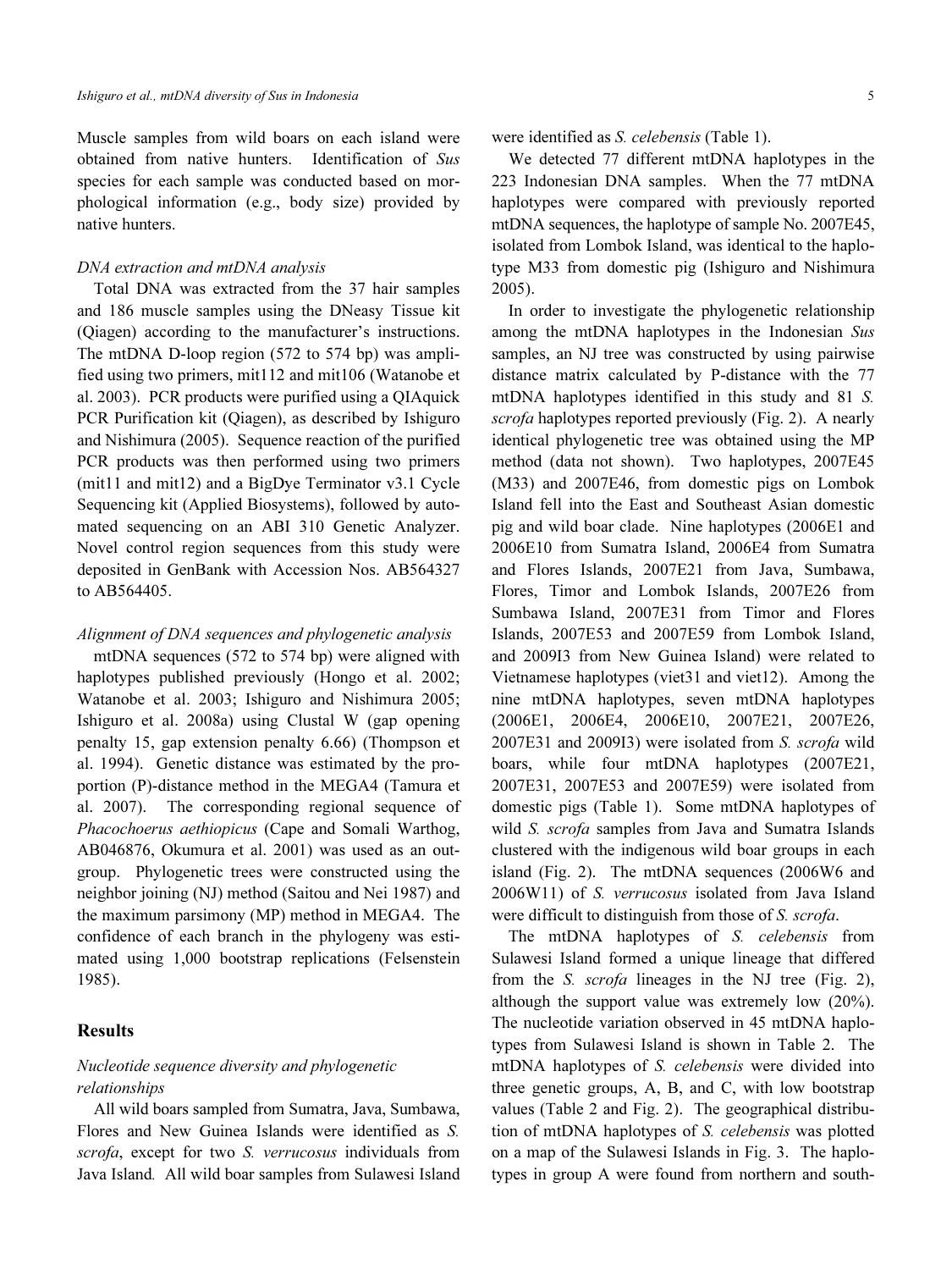

Fig. 2. Neighbor-joining (NJ) phylogenetic tree constructed using the 572-bp to 574-bp mtDNA control region. This tree includes 76 novel mtDNA haplotypes from Indonesia identified in this study and 81 previously reported haplotypes (Hongo et al. 2002; Ishiguro and Nishimura 2005; Ishiguro et al. 2008a). Indonesian mtDNA haplotypes are the same as listed in Table 1. Abbreviations of 81 mtDNA haplotypes J, viet and M indicate isolation place or origin of S. scrofa from Japan, Vietnam, and modern domestic pigs and wild boars from East and Southeast Asia, respectively. Bootstrap resampling was performed 1,000 times. Bootstrap probabilities are shown on corresponding branches. Numbers in parentheses indicate the bootstrap probabilities obtained by the MP method. Indonesian mtDNA haplotypes are indicated by species, sample collection site, and island.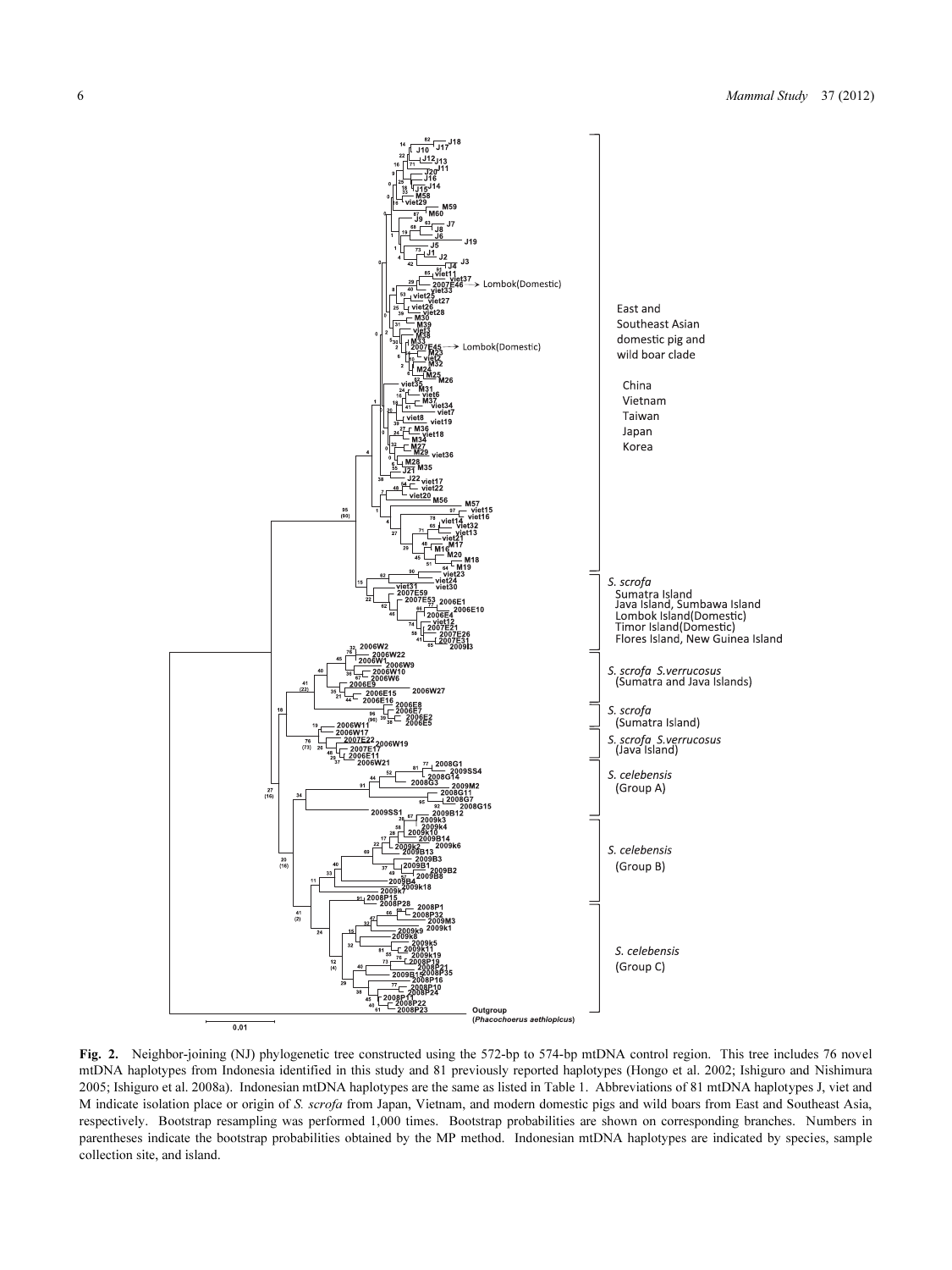|                      | $\begin{array}{c} \mbox{Regional} \\ \mbox{genetic} \\ \mbox{(group)}^{\mbox{II}} \end{array}$                                                                                                                                                                                                                                                                                                                                                                                                                                                                                                                                                                                                                                                                                                                                           |                                                                                                                   |         |              | North and<br>Southwest<br>Sulawesi |        |               | $\mathfrak{S}$ |               |                        |                      |                                                            |                              |                  |                        |     |             |        |              | Southeast<br>Sulawesi | $\widehat{\mathfrak{S}}$ |                        |                    |                         |             |                                    |                                        |                                      |                                    |                   |              |        |        |             |                   |             | Centoral and<br>Southeast<br>Sulawesi |              |                    | $\odot$      |                   |              |             |              |                              |                   |                                       |                                                                      |                                                                                                                                |                                                                        |  |
|----------------------|------------------------------------------------------------------------------------------------------------------------------------------------------------------------------------------------------------------------------------------------------------------------------------------------------------------------------------------------------------------------------------------------------------------------------------------------------------------------------------------------------------------------------------------------------------------------------------------------------------------------------------------------------------------------------------------------------------------------------------------------------------------------------------------------------------------------------------------|-------------------------------------------------------------------------------------------------------------------|---------|--------------|------------------------------------|--------|---------------|----------------|---------------|------------------------|----------------------|------------------------------------------------------------|------------------------------|------------------|------------------------|-----|-------------|--------|--------------|-----------------------|--------------------------|------------------------|--------------------|-------------------------|-------------|------------------------------------|----------------------------------------|--------------------------------------|------------------------------------|-------------------|--------------|--------|--------|-------------|-------------------|-------------|---------------------------------------|--------------|--------------------|--------------|-------------------|--------------|-------------|--------------|------------------------------|-------------------|---------------------------------------|----------------------------------------------------------------------|--------------------------------------------------------------------------------------------------------------------------------|------------------------------------------------------------------------|--|
|                      | $\mathbf{b}^{\mathrm{p}}$                                                                                                                                                                                                                                                                                                                                                                                                                                                                                                                                                                                                                                                                                                                                                                                                                |                                                                                                                   | 573     | 573          | 573                                | 573    | 573           |                | 573           | 573                    | 573                  |                                                            | 573                          | 572              | 572                    | 572 |             | 572    | 572          | 572                   | 572                      | 572                    | 572                | 572                     | 572         | 572                                | 572                                    | 573                                  |                                    | 573               | 573          | 573    | 573    | 573         | 573               | 574         | 573                                   | 573          | 573                | 573          | 573               | 574          |             | 573          | 573                          | 573               | 573                                   | 574                                                                  | 573                                                                                                                            |                                                                        |  |
| Nucleotide positions | $5 - 5$<br>$5 - 7$<br>56<br>$m \, m \, m$<br>5000<br>$n -$<br>500<br>$n \wedge \infty$<br>507<br>52<br>500<br>$n - \infty$<br>$\sim -4$<br>$n - -$<br>500<br>$n \circ \infty$<br>500<br>000<br>4.0.6<br>$4 \omega -$<br>$4 - \omega$<br>400<br>$m \nabla \Omega$<br>$m \neq n$<br>$\omega$ $\omega$<br>$\omega \omega -$<br>$m \Omega$<br>$\sim$ $\sim$ $\sim$<br>$\sim$ $\sim$<br>200<br>7001<br>$\sim$ $\sim$ $-$<br>$Q$ $Q$<br>N <sub>0</sub><br>$-$ 0.0<br>$ \circ$ $+$<br>$-90$<br>$-\infty$ +<br>$-5$<br>$-55$<br>$-50$<br>$-50$<br>$ -$<br>$-\circ$<br>$-50$<br>$\sim$<br>$-50$<br>$-45$<br>ーヰヰ<br>$  \infty$<br>$-55$<br>$- - 9$<br>$  \alpha$<br>$\sigma$<br>$\infty$<br>7<br>$\sim$ $\sim$<br>40<br>$\sim$<br>$\overline{\phantom{0}}$<br>$-5$<br>$\infty$<br>$\circ$<br>$\mathbf{C}$<br>$\overline{\phantom{0}}$<br>Haplotype | ⋖<br>◡<br>ث<br>n<br>٢٦<br>⋖<br>⋖<br>C)<br>⋖<br>⋖<br>⋖<br>⋖<br>⋖<br>ט<br>◡<br>⊢<br>⋖<br>⋖<br>◡<br>⋖<br>⋖<br>2008G1 | 2009SS4 | ↺<br>2008G14 | O<br>σ٦.<br>2008G15                | 2008G3 | כיז<br>2009M2 | 2008G7         | ט<br>⋖<br>כיז | O<br>⋖<br>C<br>2008G11 | $\bullet$<br>2009SS1 | O<br>⋖<br>Ō<br>⋖<br>t :<br>t :<br>$\bullet$<br>C<br>2009k7 | O<br>≺<br>٢٣<br>O<br>2009k18 | ⋖<br>◡<br>2009B4 | ⋖<br>r<br>O<br>2009B13 | C   | ⋖<br>2009k2 | 2009k6 | C<br>2009B14 | ◡<br>2009k10          | ٣<br>◡<br>2009k3         | ⋖<br>٢٦<br>U<br>2009k4 | ٢٦<br>O<br>2009B12 | ď.<br>٢٣<br>O<br>2009B3 | C<br>2009B1 | C)<br>٢٣<br>٢٣<br>$\cup$<br>2009B2 | ≺<br>C<br>⋖<br>С<br>O<br>C<br>$2009B8$ | G<br>≺<br>Õ<br>⋖<br>⋖<br>◡<br>Ġ<br>ゥ | O<br>≺<br>∢<br>٣٦<br>לי<br>2009k11 | O<br>≺<br>2009k19 | ٣٦<br>2009k5 | 2009k9 | 2009k1 | c<br>2008P1 | ⋖<br>↺<br>2008P32 | ⋖<br>2009M3 | ٢٦<br>ď.<br>2008P11                   | O<br>2008P22 | O<br>C)<br>2008P23 | O<br>2008P24 | O<br>⋖<br>2008P10 | O<br>2008P16 | ⋖<br>⋖<br>⋖ | O<br>2008P15 | O<br>⊄<br>٣٦<br>⋖<br>2008P35 | O<br>ט<br>2008P19 | $\bullet$<br>⋖<br>C)<br>٢٦<br>2008P21 | O<br>≺<br>$\cup$<br>⋖<br>ט<br>⋖<br>⋖<br>ט<br>r.<br>۲<br>↺<br>2009B15 | O<br>$\bullet$<br>⊢<br>$\cup$<br>Н<br>≺<br>$\bullet$<br>O<br>C<br>$\epsilon$<br>≺<br>⊢<br>$\circ$<br>$\bullet$<br>O<br>2008P28 | es.<br>$^{1)}$ Groups (A, B and C) indicate mtDNA haplotype sub-lineag |  |
|                      |                                                                                                                                                                                                                                                                                                                                                                                                                                                                                                                                                                                                                                                                                                                                                                                                                                          |                                                                                                                   |         |              |                                    |        |               |                |               |                        |                      |                                                            |                              |                  |                        |     |             |        |              |                       |                          |                        |                    |                         |             |                                    |                                        | 2009k8                               |                                    |                   |              |        |        |             |                   |             |                                       |              |                    |              |                   |              |             |              |                              |                   |                                       |                                                                      |                                                                                                                                |                                                                        |  |

# Table 2. Nucleotide variation in Sulawesi wild boar haplotypes Table 2. Nucleotide variation in Sulawesi wild boar haplotypes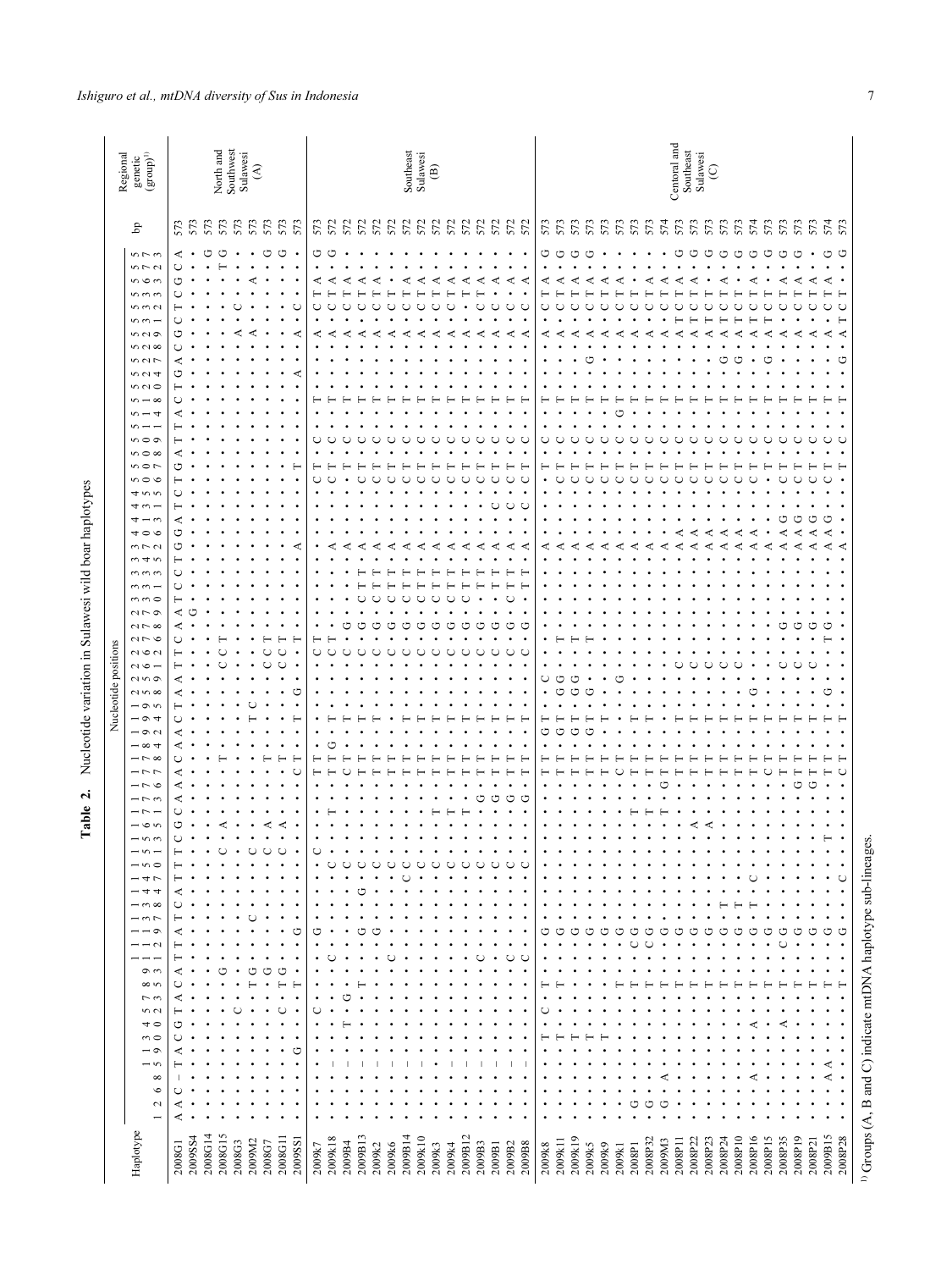

Fig. 3. Geographical distribution of mtDNA haplotypes of S. celebensis on Sulawesi Island. Numbers of samples showing different groups are indicated by symbols ( $\bullet$ : group A,  $\blacktriangle$ : group B, and  $\square$ : group C) in Table 2 and Fig. 2.

western Sulawesi, those in group B were found from southeastern Sulawesi, and those in group C were found from central and southeastern Sulawesi (Fig. 3).

# Discussion

In order to explore the genetic origin of domestic pigs, we have investigated the diversity of S. scrofa mtDNA sequences isolated from wild boars in Japan, Korea, China and Vietnam. In this study, we analyzed the mtDNA variation of domestic pigs and wild boars from Indonesian Islands. The NJ tree constructed with our data from Indonesian islands revealed that mtDNA haplotypes found in most S. scrofa wild boars from Sumatra and Java Islands, S. verrucosus from Java Island, and S. celebensis from Sulawesi Islands were different from those in the clade encompassing East and Southeast Asian domestic pig and wild boars (Fig. 2). However, the mtDNA haplotypes from domestic pigs on Lombok and Timor Islands were closely related to or within clade comprising East and Southeast Asian domestic pigs and wild boars. These results suggest that major indigenous wild boars in Indonesia were genetically separated from the continental wild boars and domestic pigs, and they did not contribute to Asian S. scrofa domestication events.

Seven mtDNA haplotypes (2006E1, 2006E4, 2006E10,

2007E21, 2007E26, 2007E31, and 2009I3) found in wild boars from Java, Sumatra, Sumbawa, Flores, and New Guinea Islands were related to two Vietnamese mtDNA haplotypes (viet12 and viet31). Although the haplotypes were not identical, the close genetic relationship between mtDNA haplotypes from wild boars between Vietnam and Indonesia found in this study is valuable. Based on archeological and genetic evidence, Larson et al. (2007) reported that domestic pigs bearing Vietnamese mtDNA haplotypes were certainly introduced to several islands east of the Wallace Line, including Lombok, Sumbawa, Flores, Timor and New Guinea Islands, and the so-called wild boars isolated from these islands are most likely feral descendants of domestic pigs introduced by early human immigrants. Based on the mtDNA phylogenies of wild boars from Vanuatu of Micronesia, Lum et al. (2006) reported that wild boars with Vietnamese haplotypes had dispersed during the human colonization of Remote Oceania with the Lapita cultural complex. The human-mediated dispersal routes of domestic pigs on several islands of Micronesia and Polynesia are closely associated with the diffusion of Lapita culture in the Pacific region (Larson et al. 2007). Thus, the close genetic relationship among Vietnam, Java and Sumatra Islands, and the five islands east of the Wallace Line observed in this study may also be associated with the early human dispersals or cultural diffusions as proposed by the other studies (Larson et al. 2005, 2007, 2010; Lum et al. 2006).

Two mtDNA haplotypes (2006W6 and 2006W11) found in S. verrucosus were not distinct from those from S. scrofa, although only two samples from S. verrucosus were examined in this study. Two species, S. scrofa and S. verrucosus, live in close proximity in a small area on Java Island and have some morphological resemblance. It was recently reported that crossbreeding between S. verrucosus and S. scrofa occurred on Java Island (Semiadi and Nugraha 2009). To clearly distinguish between *S. verrucosus* and *S. scrofa*, further genetic and morphological investigations would be required.

Larson et al. (2005) reported that two mtDNA clades were found on Sulawesi Island; one clade was associated with a northern population, and the other was associated with a southern population. The existence of two clades of S. celebensis on the Sulawesi Island led Larson et al. (2005) to speculate that there were two independent invasions of wild boar onto the Sulawesi Islands. In this study, the mtDNA haplotypes of S. celebensis were divided into three mtDNA groups A, B, and C (Fig. 2).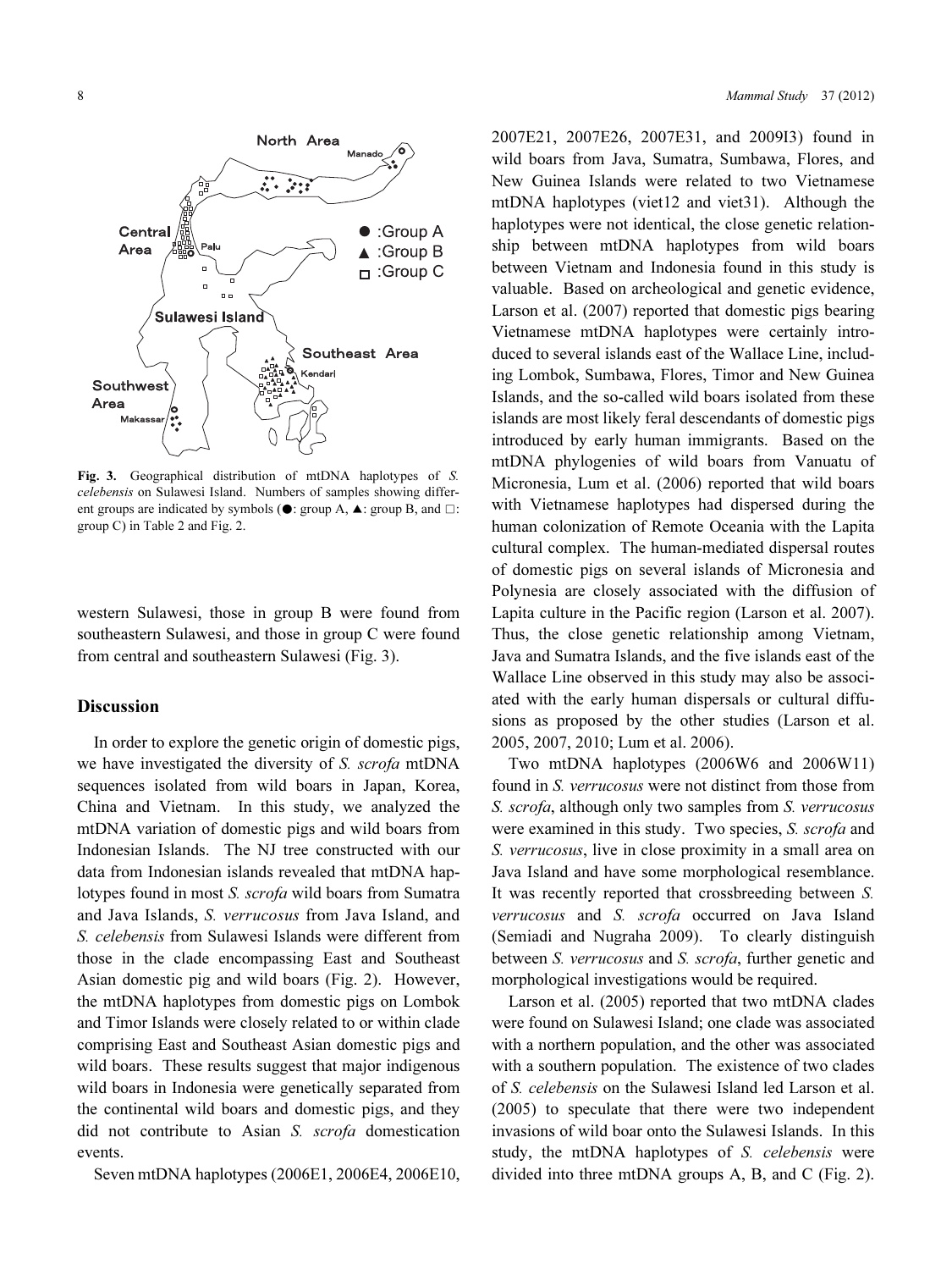Two mtDNA haplotypes, 2009SS1 and 2009SS4, belonging to the northern *S. celebensis* group A were detected in Makasar, located in the southwest (Fig. 3). In addition to group A, the mtDNA haplotypes of S. celebensis group C were widely dispersed in the central and southeastern areas of Sulawesi Island, while those of S. celebensis group B were only found in the southeastern area. The mtDNA haplotype analysis of S. celebensis revealed that S. celebensis populations are genetically composed of at least three mtDNA groups, and the geographical distribution is characteristic on Sulawesi Island. In this study, an S. scrofa sample with the same mtDNA haplotype (2009K19) as an S. celebensis sample was isolated from New Guinea. The ancestor of this mtDNA haplotype might have also been introduced to New Guinea from Sulawesi by ancient peoples. Similarly, Larson et al. (2007) provided evidence for an early human-mediated translocation of S. celebensis to Flores and Timor Islands. Taken together, these observations indicate that human-mediated introgression of wild boars or domestic pigs onto neighboring islands was an important factor in establishing the current geographical distribution of Sus populations (Gongora et al. 2004).

The phylogenetic study of mtDNA haplotypes of S. scrofa and other related species isolated from Indonesian islands revealed that mtDNA sequences of the S. scrofa populations from the Indonesian islands are extremely diverse. Molecular analyses of the origin and dispersal routes of domestic S. scrofa in and throughout Indonesia provide helpful information for understanding the activities and skills of ancient people, such as the domestication of pigs from wild boar and the subsequent introduction of livestock to neighboring islands. It is likely that the distribution throughout Pacific islands of current indigenous wild boars that are descendants of feral pigs is closely associated with dispersal of the Lapita cultural complex into Oceania (Lum et al. 2006; Larson et al. 2007). Future genetic analysis of indigenous wild boars from each Indonesian Island may provide detailed information about human-mediated introgression or movement of domestic pigs.

Acknowledgment: This study was supported in part by a Grant-in-Aid (No. 18405034) from the Ministry of Education, Culture, Sports, Science and Technology, Japan.

#### References

- Chen, K., Baxter, T., Muir, W. M., Groenen, M. A. and Schook, L. B. 2007. Genetic resources, genome mapping and evolutionary genomics of the pig (Sus scrofa). International Journal of Biological Sciences 3: 153–165.
- Felsenstein, J. 1985. Confidence limits on phylogenies: an approach using the bootstrap. Evolution 39: 783–791.
- Giuffra, E., Kijas, J. M., Amarger, V., Carlborg, O., Jeon, J. T. and Andersson, L. 2000. The origin of the domestic pig: Independent domestication and subsequent introgression. Genetics 154: 1785– 1791.
- Gongora, J., Fleming, P., Spencer, P. B. S., Mason, R., Garkavenko, O., Meyer, J-N., Droegemueller, C., Lee, J. H. and Moran, C. 2004. Phylogenetic relationships of Australian and New Zealand feral pigs assessed by mitochondrial control region sequence and nuclear GPIP genotype. Molecular Phylogenetics and Evolution 33: 339–348.
- Grubb, P. 2005. Artiodactyla. In (D. E. Wilson and D. M. Reeder, eds.) Mammal Species of the World: A Taxonomic and Geographic Reference, 3rd ed., pp. 637–722. John Hopkins University Press, Baltimore, U.S.A.
- Hongo, H., Ishiguro, N., Watanobe, T., Shigehara, N., Anezaki, T., Long, V. T., Binh, D. V., Tien, N. T. and Nam, N. H. 2002. Variation in mitochondrial DNA of Vietnamese pigs: relationships with Asian domestic pigs and Ryukyu wild boars. Zoological Science 19: 1329–1335.
- Ishiguro, N. and Nishimura, M. 2005. Genetic profile and serosurvey for virus infections of Japanese wild boars in Shikoku Island. The Journal of Veterinary Medical Science 67: 563–568.
- Ishiguro, N., Sasaki, M., Iwasa, M., Shigehara, N., Hongo, H., Anezaki, T., Long, V. T., Hao, P. X., Trach, H. X., Nam, N. H. and Thanh, V. N. 2008a. Morphological and genetic analysis of Vietnamese Sus scrofa bones for evidence of pig domestication. Animal Science Journal 79: 655–664.
- Ishiguro, N., Sasaki, M., Iwasa, M., Shigehara, N., Hongo, H., Anezaki, T., Long, V. T., Lan, D. T. B. and Long, P. T. 2008b. mtDNA variation in Vietnamese pigs, with particular emphasis on the genetic relationship between wild boars from Vietnam and the Ryukyu Islands. Mammal Study 33: 51–58.
- Larson, G., Cucchi, T., Fujita, M., Matisoo-Smith, E., Robins, J., Anderson, A., Rolett, B., Spriggs, M., Dolman, G., Kim, T. H. Thuy, N. T., Randi, E., Doherty, M., Due, R. A., Bollt, R., Djubiantono, T., Griffin, B., Intoh, M., Keane, E., Kirch, P., Li, K. T., Morwood, M., Pedriña, L. M., Piper, P. J., Rabett, R. J., Shooter, P., Van den Bergh, G., West, E., Wickler, S., Yuan, J., Cooper, A. and Dobney, K. 2007. Phylogeny and ancient DNA of Sus provides insights into neolithic expansion in Island Southeast Asia and Oceania. Proceedings of the National Academy of Sciences of the United States of America 104: 4834–4839.
- Larson, G., Dobney, K., Albarella, U., Fang, M., Matisoo-Smith, E., Robins, J., Lowden, S., Finlayson, H., Brand, T., Willerslev, E. Rowley-Conwy, P., Andersson, L. and Cooper, A. 2005. Worldwide phylogeography of wild boar reveals multiple centers of pig domestication. Science 307: 1618–1621.
- Larson, G., Liu, R., Zhao, X., Zho, X., Yuan, J., Fuller, D., Barton, L., Dobney, K., Fan, Q., Gu, Z., Liu, X., Luo, Y., Lv, P., Andersson, L. and Li, N. 2010. Patterns of east Asian pig domestication, migration, and turnover revealed by modern and ancient DNA. Proceedings of the National Academy of Sciences of the United States of America 107: 7686–7691.
- Lum, J. K., McIntyre, J. K., Greger, D. L., Huffman, K. W. and Vilar, M. G. 2006. Recent Southeast Asian domestication and Lapita